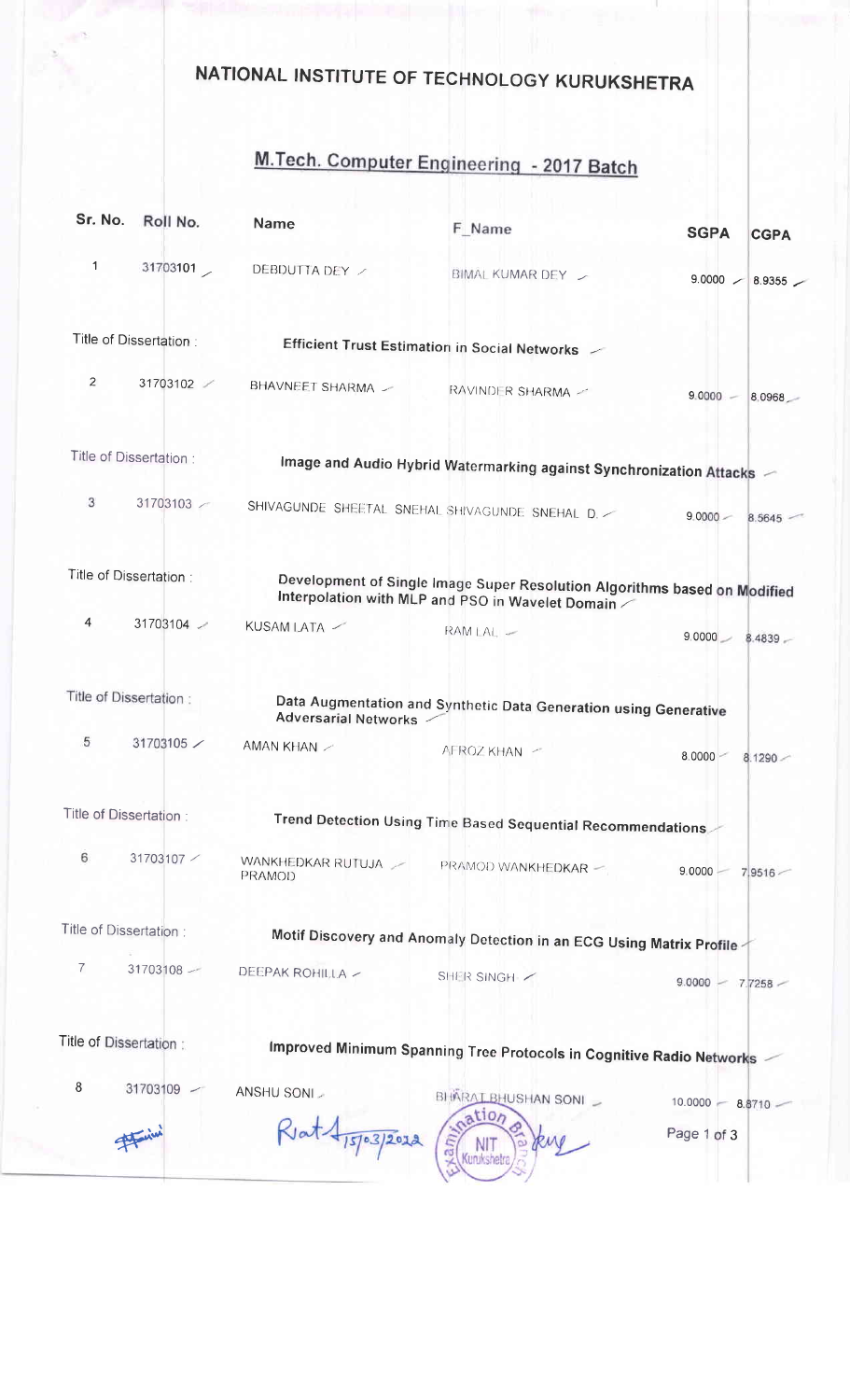## NATIONAL INSTITUTE OF TECHNOLOGY KURUKSHETRA

AU.

| Title of Dissertation: |                        | Automated Mock Framework for REST API with comparison of web services |                                                                                                                                             |                          |  |  |
|------------------------|------------------------|-----------------------------------------------------------------------|---------------------------------------------------------------------------------------------------------------------------------------------|--------------------------|--|--|
| 9                      | 31703110               | DEVESH KUMAR SAHU<br>╱                                                | CHINTU RAM SAHU -                                                                                                                           | $6,0000 -$<br>$7.1935 -$ |  |  |
|                        | Title of Dissertation: |                                                                       | Detection and Prevention of Phishing Attacks $\angle$                                                                                       |                          |  |  |
| 10                     | $31703111 -$           | ISHITA BAJAJ ~                                                        | SUNIL BAJAJ ~                                                                                                                               | $9.0000 -$<br>$8.7419 -$ |  |  |
|                        | Title of Dissertation: | <b>Compression Methods /</b>                                          | Web Based Steganographic Techniques Employing Encryption and                                                                                |                          |  |  |
| 11                     | 31703112               | AKSHITA SAINI /                                                       | MUKESH SAINI -                                                                                                                              | $9.0000 - 7.9516 -$      |  |  |
|                        | Title of Dissertation: |                                                                       | Development of Object Detection Methods using Adaptive Thresholding with<br>Sobel Operator and Morphological Operations in Underwater Image |                          |  |  |
| 12                     | 31703114               | SHAILENDRA KUMAR -                                                    | SHYAM LAL -                                                                                                                                 | $8.0000 -$<br>$7.6129 -$ |  |  |
|                        | Title of Dissertation: |                                                                       | Dynamic Leader Election Protocols in Cognitive Radio Networks                                                                               |                          |  |  |
| 13                     | 31703115               | VIVEK SINGH CHAWLA /                                                  | JOGINDER SINGH CHAWLA -                                                                                                                     | 8.0000<br>$7.5161 -$     |  |  |
|                        | Title of Dissertation: | System/                                                               | Comparative Analysis of Machine Learning Models for Job Recommendation                                                                      |                          |  |  |
| 14                     | $31703117 -$           | RUCHI VISHWAKARMA ~                                                   | R.S VISHWAKARMA -                                                                                                                           | $10.0000 - 9.1290 -$     |  |  |
|                        | Title of Dissertation: |                                                                       | Detecting and Defending Against DDoS Attacks in IoT Network                                                                                 |                          |  |  |
| 15                     | 31703120               | BABLU KUMAR DAS -                                                     | SURESH DAS -                                                                                                                                | 8.0000<br>75968          |  |  |
| Title of Dissertation: |                        | Encryption based Cloud Storage Security                               |                                                                                                                                             |                          |  |  |
| 16                     | 31703121 /             | SAMIT KUMAR -                                                         | RAVINDRA KUMAR SINGH -                                                                                                                      | $9.0000 - 8.3065$        |  |  |
|                        | Title of Dissertation: | 15/03/2022                                                            | Data Exploration with Negation Querles using Sample Tuples<br>Kurukshetra                                                                   | Page 2 of 3              |  |  |
|                        |                        |                                                                       |                                                                                                                                             |                          |  |  |